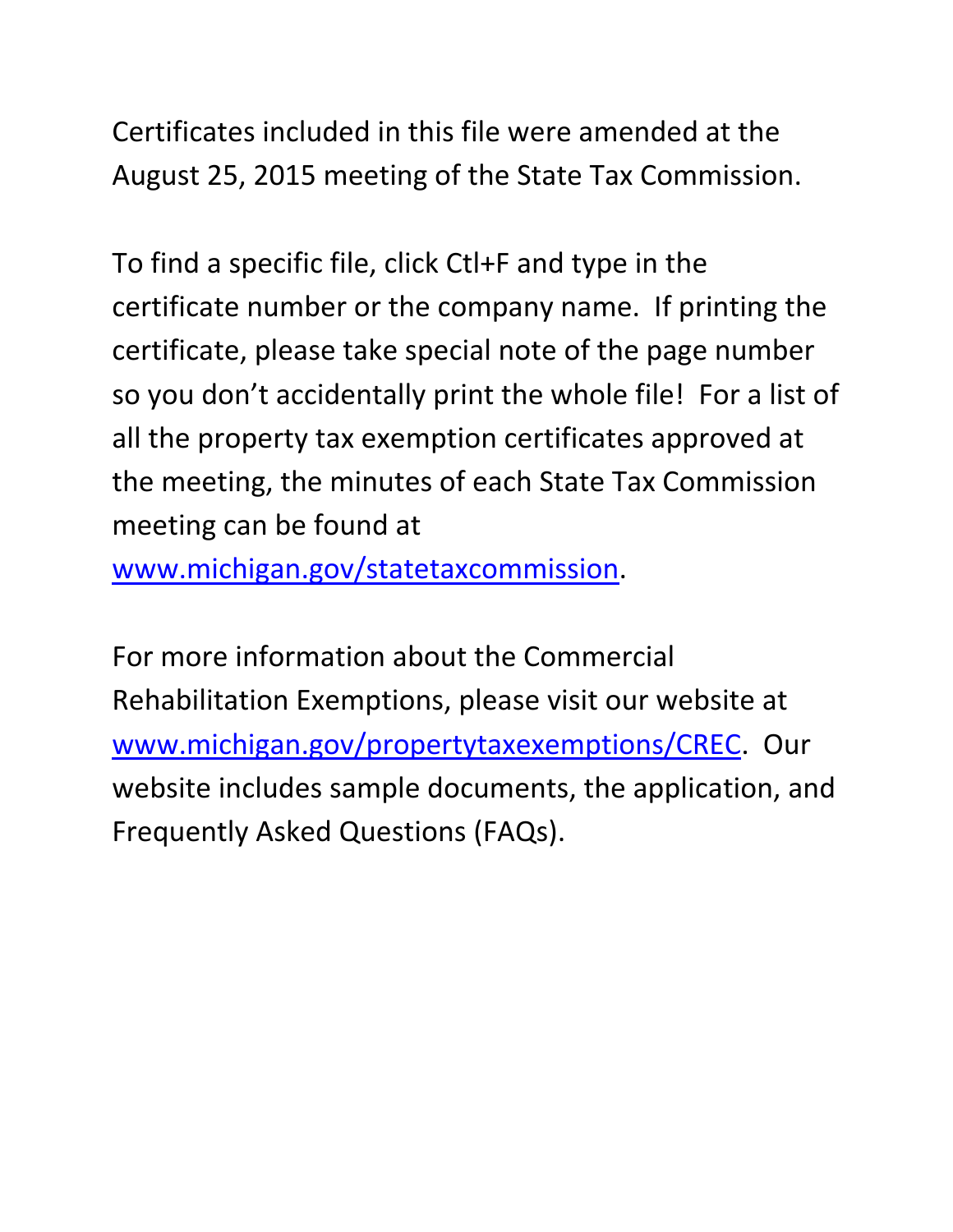

STATE OF MICHIGAN DEPARTMENT OF TREASURY LANSING

NICK A. KHOURI STATE TREASURER

September 2, 2015

Daniel Stern Macomb Mall Partners, LLC 38500 Woodward Avenue, Suite 200 Bloomfield Hills, MI 48304

Dear Sir or Madam:

The State Tax Commission at their August 25, 2015 meeting amended your commercial rehabilitation exemption certificate C2014-003, in accordance with Public Act 210 of 2005, as amended. Enclosed is a copy of the amended certificate issued to Macomb Mall Partners, LLC for 32385 Gratiot, located in the City of Roseville, Macomb County.

If you have any questions regarding this exemption please contact the Property Services Division at (517) 373-0675.

Sincerely,

carlier S. Free

Heather S. Frick, Executive Director State Tax Commission

Enclosure By Certified Mail cc: William D. Griffin, Assessor, City of Roseville Clerk, City of Roseville

RICK SNYDER GOVERNOR